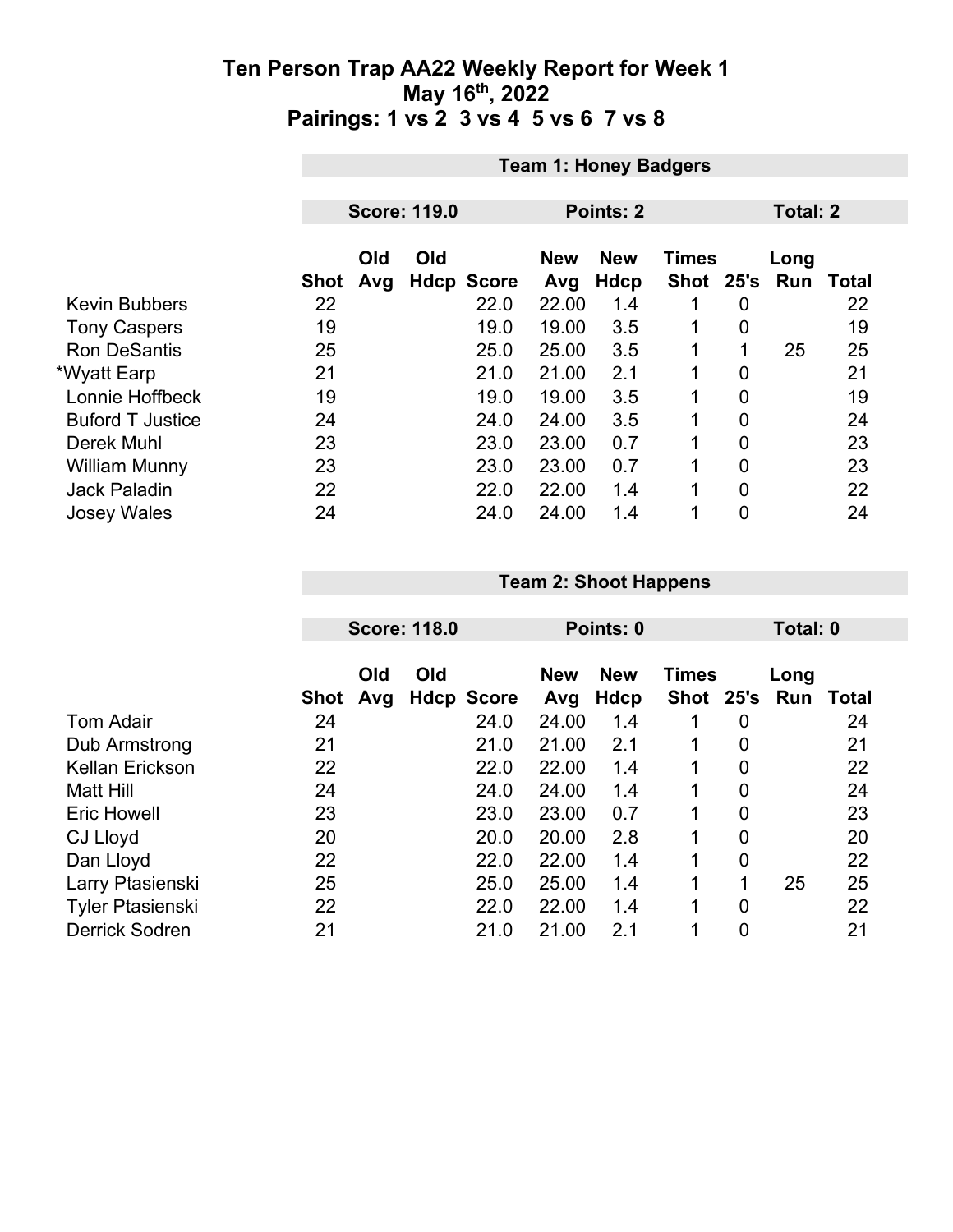|                     |      | <b>Team 3: Dust Bunnies</b> |     |                   |                   |                    |                           |   |                 |       |
|---------------------|------|-----------------------------|-----|-------------------|-------------------|--------------------|---------------------------|---|-----------------|-------|
|                     |      | <b>Score: 118.0</b>         |     |                   |                   | Points: 2          |                           |   | <b>Total: 2</b> |       |
|                     | Shot | Old<br>Avg                  | Old | <b>Hdcp Score</b> | <b>New</b><br>Avg | <b>New</b><br>Hdcp | <b>Times</b><br>Shot 25's |   | Long<br>Run     | Total |
| Jeff Beckman        | 22   |                             |     | 22.0              | 22.00             | 1.4                |                           | 0 |                 | 22    |
| <b>Ted Brausen</b>  | 18   |                             |     | 18.0              | 18.00             | 4.2                | 1                         | 0 |                 | 18    |
| Nick Finberg        | 22   |                             |     | 22.0              | 22.00             | 1.4                |                           | 0 |                 | 22    |
| <b>Tom Gallion</b>  | 24   |                             |     | 24.0              | 24.00             | 1.4                | 1                         | 0 |                 | 24    |
| Dave Isakson        | 22   |                             |     | 22.0              | 22.00             | 1.4                | 1                         | 0 |                 | 22    |
| <b>Austin Lux</b>   | 21   |                             |     | 21.0              | 21.00             | 2.1                | $\mathbf 1$               | 0 |                 | 21    |
| Craig Lux           | 25   |                             |     | 25.0              | 25.00             | 2.1                | 1                         | 1 | 25              | 25    |
| <b>Jake Mickley</b> | 21   |                             |     | 21.0              | 21.00             | 2.1                | $\mathbf{1}$              | 0 |                 | 21    |
| *Shawnone Mickley   | 24   |                             |     | 24.0              | 24.00             | 2.1                | $\mathbf 1$               | 0 |                 | 24    |
| Nate Vojtech        | 23   |                             |     | 23.0              | 23.00             | 0.7                | 4                         | 0 |                 | 23    |

|                     |      |            | <b>Score: 110.0</b> |                   |                                          | Points: 0   |               |                | Total: 0 |              |
|---------------------|------|------------|---------------------|-------------------|------------------------------------------|-------------|---------------|----------------|----------|--------------|
|                     |      | Old<br>Old |                     |                   | <b>New</b><br><b>New</b><br><b>Times</b> |             |               | Long           |          |              |
|                     | Shot | Avg        |                     | <b>Hdcp Score</b> | Avg                                      | <b>Hdcp</b> | Shot 25's Run |                |          | <b>Total</b> |
| Ron Bloom           | 23   |            |                     | 23.0              | 23.00                                    | 0.7         |               | 0              |          | 23           |
| John Christanson    | 21   |            |                     | 21.0              | 21.00                                    | 2.1         | 1             | 0              |          | 21           |
| Jim Dahlin          | 18   |            |                     | 18.0              | 18.00                                    | 4.2         |               | $\overline{0}$ |          | 18           |
| Craig Eckhoff       |      |            |                     |                   |                                          |             | 0             | 0              |          | $\mathbf 0$  |
| *Doug Eckhoff       | 20   |            |                     | 20.0              | 20.00                                    | 2.8         | 1             | 0              |          | 20           |
| <b>Steve Meyers</b> | 20   |            |                     | 20.0              | 20.00                                    | 2.8         |               | 0              |          | 20           |
| <b>Jake Olson</b>   | 24   |            |                     | 24.0              | 24.00                                    | 2.8         | 1             | 0              |          | 24           |
| <b>Karl Olson</b>   | 18   |            |                     | 18.0              | 18.00                                    | 4.2         | 1             | 0              |          | 18           |
| <b>Scot Poehler</b> | 22   |            |                     | 22.0              | 22.00                                    | 1.4         |               | 0              |          | 22           |

**Team 4: PVA**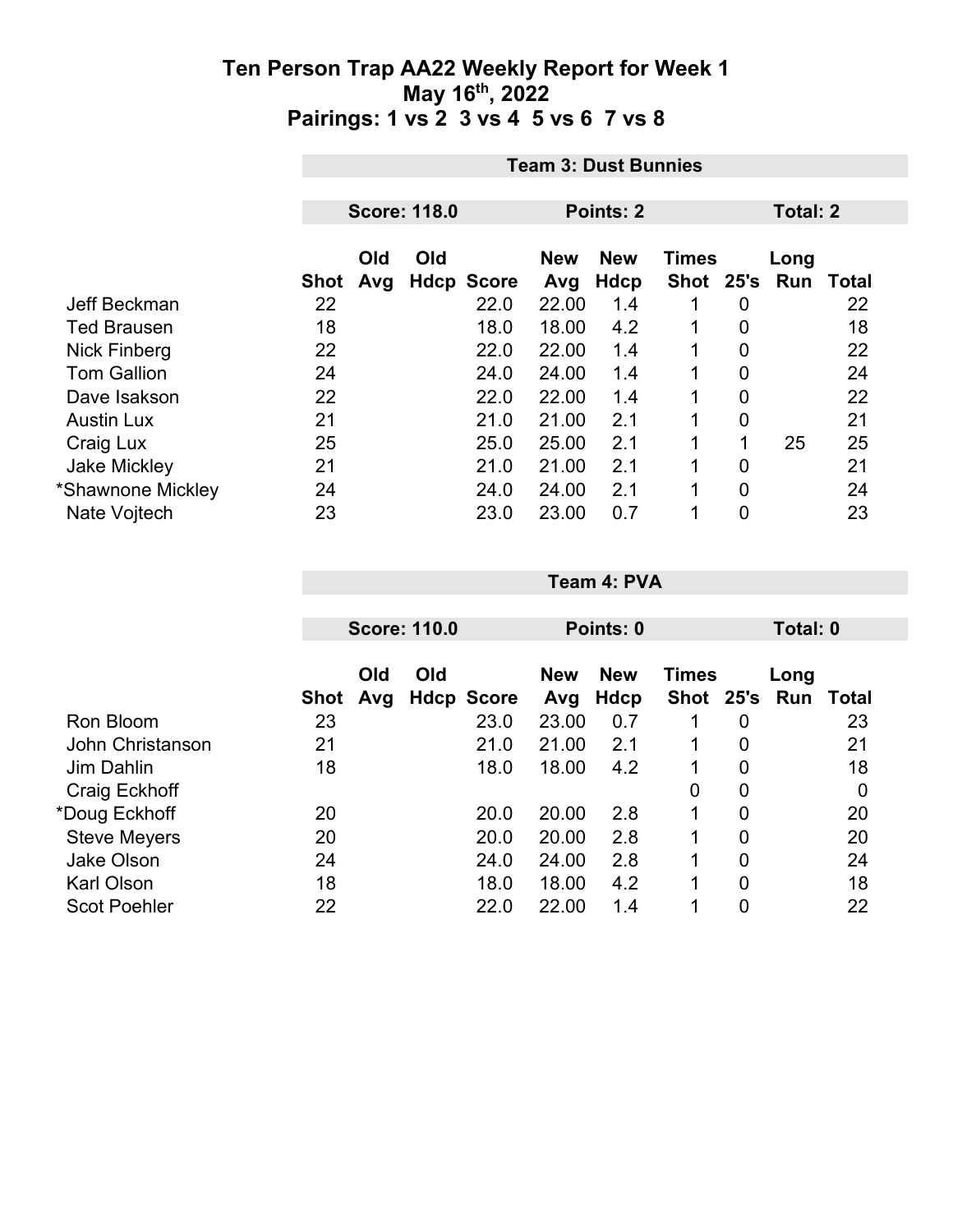|                       | <b>Team 5: Moose Knuckles</b> |            |                     |                   |                   |                    |              |                 |                             |             |
|-----------------------|-------------------------------|------------|---------------------|-------------------|-------------------|--------------------|--------------|-----------------|-----------------------------|-------------|
|                       |                               |            | <b>Score: 117.0</b> |                   |                   | Points: 2          |              | <b>Total: 2</b> |                             |             |
|                       | Shot                          | Old<br>Avg | Old                 | <b>Hdcp Score</b> | <b>New</b><br>Avg | <b>New</b><br>Hdcp | <b>Times</b> |                 | Long<br>Shot 25's Run Total |             |
| Jon Danielson         | 20                            |            |                     | 20.0              | 20.00             | 2.8                |              | 0               |                             | 20          |
| <b>Jessie Edwards</b> | 24                            |            |                     | 24.0              | 24.00             | 2.8                | 1            | 0               |                             | 24          |
| *Scott Gierdal        | 19                            |            |                     | 19.0              | 19.00             | 3.5                |              | 0               |                             | 19          |
| <b>Matt Jensen</b>    |                               |            |                     |                   |                   |                    | 0            | 0               |                             | $\mathbf 0$ |
| Kris Johnson          | 24                            |            |                     | 24.0              | 24.00             | 3.5                | 1            | 0               |                             | 24          |
| Max Johnson           |                               |            |                     |                   |                   |                    | 0            | $\mathbf 0$     |                             | $\mathbf 0$ |
| Scott Johnson         | 24                            |            |                     | 24.0              | 24.00             | 3.5                | 1            | 0               |                             | 24          |
| <b>Taylor LaHaise</b> | 21                            |            |                     | 21.0              | 21.00             | 2.1                | 1            | $\overline{0}$  |                             | 21          |
| Dan Robel             | 17                            |            |                     | 17.0              | 17.00             | 4.9                | 1            | 0               |                             | 17          |
| Pete Theopald         | 24                            |            |                     | 24.0              | 24.00             | 4.9                | 1            | 0               |                             | 24          |

|                       |      |            | <b>Score: 115.0</b>      |                   | Points: 0          |              |                | Total: 0              |       |  |
|-----------------------|------|------------|--------------------------|-------------------|--------------------|--------------|----------------|-----------------------|-------|--|
|                       | Shot | Old<br>Avg | Old<br><b>Hdcp Score</b> | <b>New</b><br>Avg | <b>New</b><br>Hdcp | <b>Times</b> |                | Long<br>Shot 25's Run | Total |  |
| <b>BJBJ</b>           | 24   |            | 24.0                     | 24.00             | 4.9                | 1            | 0              |                       | 24    |  |
| Greg Greg             | 24   |            | 24.0                     | 24.00             | 4.9                | 1            | 0              |                       | 24    |  |
| Gayle Gruber          | 20   |            | 20.0                     | 20.00             | 2.8                |              | 0              |                       | 20    |  |
| <b>Kevin Lockwood</b> | 20   |            | 20.0                     | 20.00             | 2.8                | 1            | 0              |                       | 20    |  |
| <b>Mick Mick</b>      | 17   |            | 17.0                     | 17.00             | 4.9                |              | 0              |                       | 17    |  |
| Dan Moon              | 23   |            | 23.0                     | 23.00             | 0.7                |              | $\overline{0}$ |                       | 23    |  |
| Jeff Myrmel           | 18   |            | 18.0                     | 18.00             | 4.2                |              | $\overline{0}$ |                       | 18    |  |
| *Jon P                | 24   |            | 24.0                     | 24.00             | 4.2                | 1            | $\overline{0}$ |                       | 24    |  |
|                       |      |            |                          |                   |                    |              |                |                       |       |  |

**Team 6: Hooze 4x4**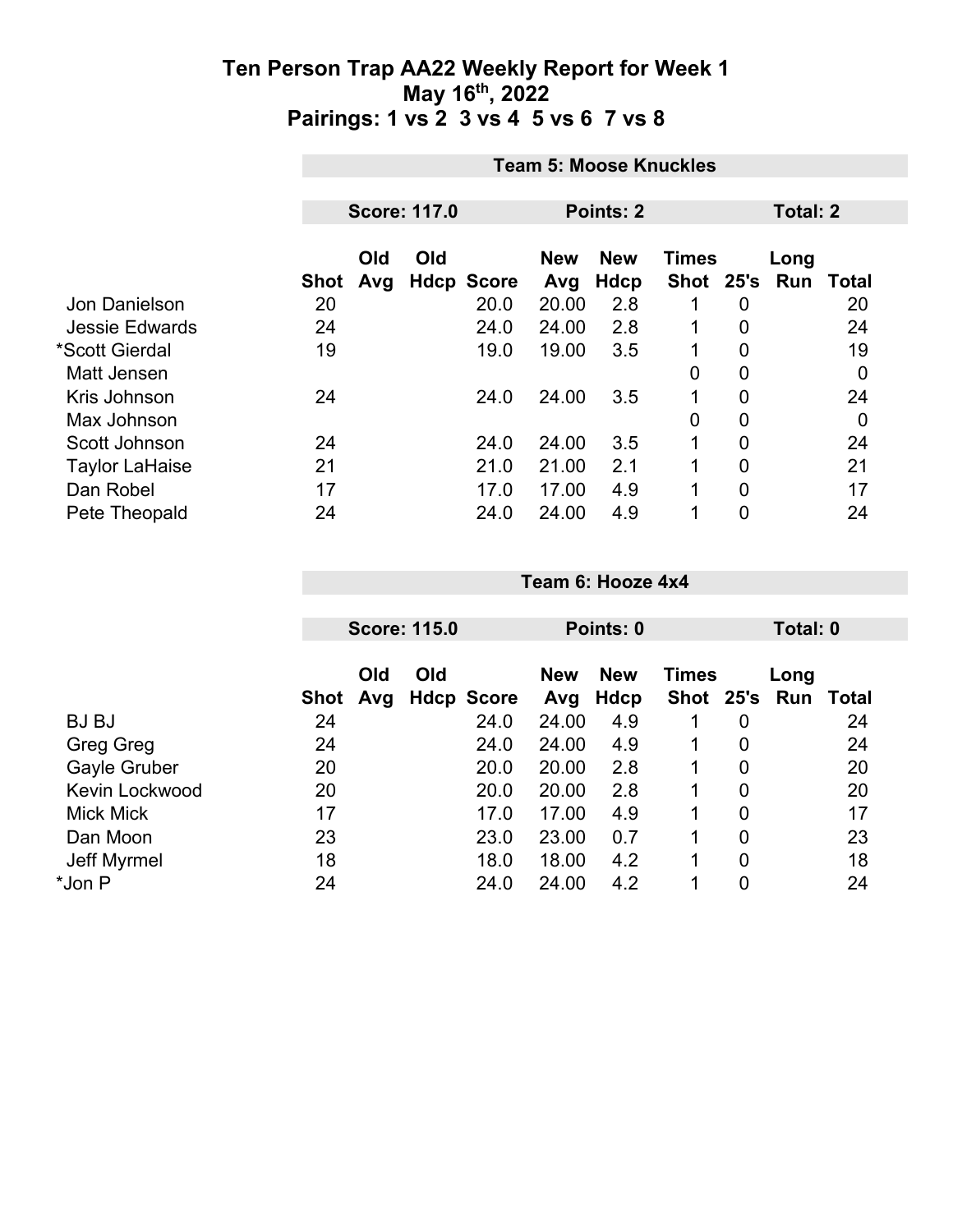|                       |      | <b>Team 7: Gunners</b>   |  |                   |           |                            |           |                |                 |                  |  |
|-----------------------|------|--------------------------|--|-------------------|-----------|----------------------------|-----------|----------------|-----------------|------------------|--|
|                       |      |                          |  |                   |           |                            |           |                |                 |                  |  |
|                       |      | <b>Score: 121.0</b>      |  |                   | Points: 2 |                            |           |                | <b>Total: 2</b> |                  |  |
|                       |      | Old<br>Old<br><b>New</b> |  |                   |           | <b>New</b><br><b>Times</b> |           |                | Long            |                  |  |
|                       | Shot | Avg                      |  | <b>Hdcp Score</b> | Avg       | Hdcp                       | Shot 25's |                |                 | <b>Run Total</b> |  |
| Chas Chas             | 21   |                          |  | 21.0              | 21.00     | 2.1                        | 1         | 0              |                 | 21               |  |
| <b>Eric Fust</b>      | 22   |                          |  | 22.0              | 22.00     | 1.4                        | 1         | 0              |                 | 22               |  |
| Jon Gruhlke           | 19   |                          |  | 19.0              | 19.00     | 3.5                        | 1         | $\overline{0}$ |                 | 19               |  |
| *Josh Hogoboom        | 24   |                          |  | 24.0              | 24.00     | 3.5                        | 1         | 0              |                 | 24               |  |
| <b>Chris Moore</b>    | 25   |                          |  | 25.0              | 25.00     | 3.5                        | 1         |                | 25              | 25               |  |
| <b>Dean Riveness</b>  | 25   |                          |  | 25.0              | 25.00     | 3.5                        | 1         |                | 25              | 25               |  |
| <b>Brian Simonson</b> | 24   |                          |  | 24.0              | 24.00     | 3.5                        | 1         | $\overline{0}$ |                 | 24               |  |
| <b>Tom Stutelberg</b> | 15   |                          |  | 15.0              | 15.00     | 6.3                        | 1         | $\overline{0}$ |                 | 15               |  |
| <b>Scott Wallick</b>  | 23   |                          |  | 23.0              | 23.00     | 0.7                        | 1         | 0              |                 | 23               |  |

| Team 8: League average |                     |  |  |                                                  |       |  |          |  |  |
|------------------------|---------------------|--|--|--------------------------------------------------|-------|--|----------|--|--|
|                        |                     |  |  |                                                  |       |  |          |  |  |
|                        | <b>Score: 116.9</b> |  |  | Points: 0                                        |       |  | Total: 0 |  |  |
|                        |                     |  |  |                                                  |       |  |          |  |  |
| Old                    | <b>Old</b>          |  |  | New New                                          | Times |  | Long     |  |  |
|                        |                     |  |  | Shot Avg Hdcp Score Avg Hdcp Shot 25's Run Total |       |  |          |  |  |
|                        |                     |  |  |                                                  |       |  |          |  |  |

| Super Shooters: Ron DeSantis |                    | 25 |
|------------------------------|--------------------|----|
|                              | Larry Ptasienski   | 25 |
|                              | Craig Lux          | 25 |
|                              | <b>Chris Moore</b> | 25 |
|                              | Dean Riveness      | 25 |
|                              |                    |    |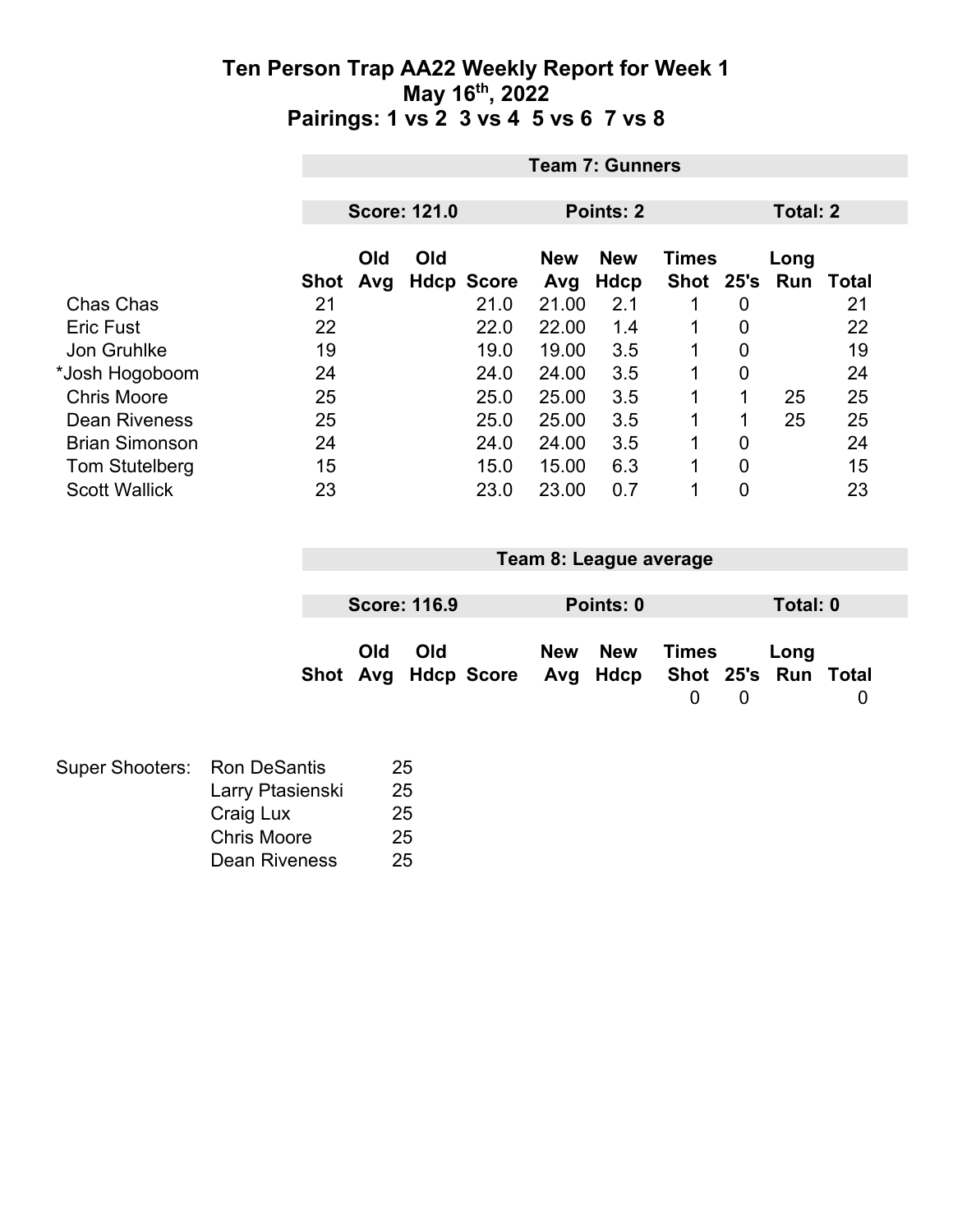## **Ten Person Trap AA22 Team Standings through week 1**

| Team 7 | <b>Gunners</b>        | 2.0 |
|--------|-----------------------|-----|
| Team 5 | <b>Moose Knuckles</b> | 2.0 |
| Team 3 | <b>Dust Bunnies</b>   | 2.0 |
| Team 1 | <b>Honey Badgers</b>  | 2.0 |
| Team 8 | League average        | 0.0 |
| Team 6 | Hooze 4x4             | 0.0 |
| Team 4 | <b>PVA</b>            | 0.0 |
| Team 2 | <b>Shoot Happens</b>  | 0.0 |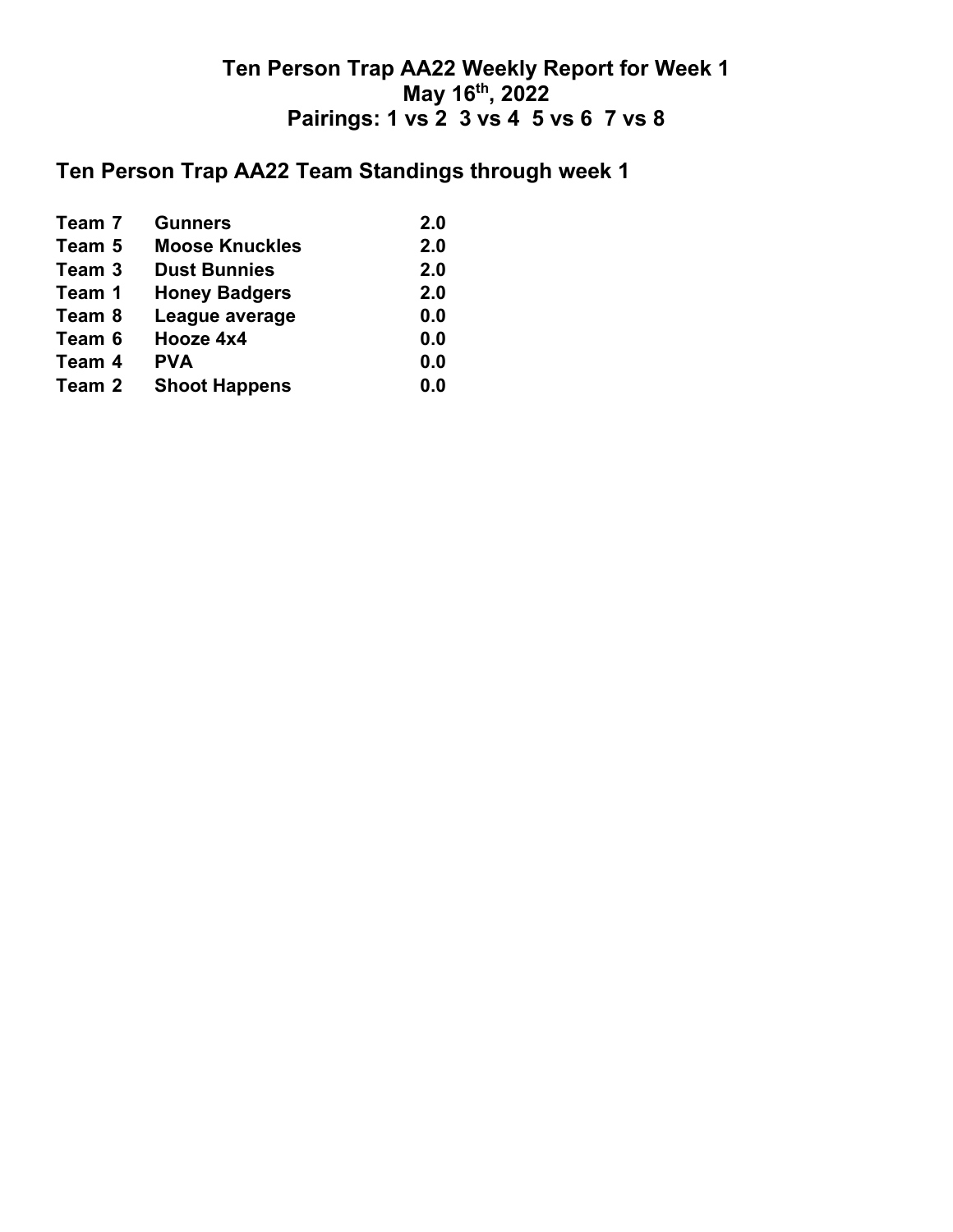# **Ten Person Trap AA22 Total Target Leaders Through Week 1**

| Shooter                 | Total | Avg   |   | <b>Rounds Straights Team</b> |                       |
|-------------------------|-------|-------|---|------------------------------|-----------------------|
| <b>Ron DeSantis</b>     | 25    | 25.00 | 1 | 1                            | Honey Badgers         |
| <b>Chris Moore</b>      | 25    | 25.00 | 1 | 1                            | <b>Gunners</b>        |
| Craig Lux               | 25    | 25.00 | 1 | 1                            | <b>Dust Bunnies</b>   |
| <b>Dean Riveness</b>    | 25    | 25.00 | 1 | 1                            | <b>Gunners</b>        |
| Larry Ptasienski        | 25    | 25.00 | 1 | 1                            | <b>Shoot Happens</b>  |
| <b>Buford T Justice</b> | 24    | 24.00 | 1 | 0                            | <b>Honey Badgers</b>  |
| <b>Tom Gallion</b>      | 24    | 24.00 | 1 | 0                            | <b>Dust Bunnies</b>   |
| <b>Shawnone Mickley</b> | 24    | 24.00 | 1 | $\mathbf 0$                  | <b>Dust Bunnies</b>   |
| <b>Jake Olson</b>       | 24    | 24.00 | 1 | 0                            | <b>PVA</b>            |
| <b>Tom Adair</b>        | 24    | 24.00 | 1 | $\mathbf 0$                  | <b>Shoot Happens</b>  |
| Kris Johnson            | 24    | 24.00 | 1 | 0                            | <b>Moose Knuckles</b> |
| Scott Johnson           | 24    | 24.00 | 1 | $\mathbf 0$                  | <b>Moose Knuckles</b> |
| <b>Jessie Edwards</b>   | 24    | 24.00 | 1 | 0                            | <b>Moose Knuckles</b> |
| Pete Theopald           | 24    | 24.00 | 1 | $\mathbf 0$                  | <b>Moose Knuckles</b> |
| Jon P                   | 24    | 24.00 | 1 | 0                            | Hooze 4x4             |
| <b>BJBJ</b>             | 24    | 24.00 | 1 | 0                            | Hooze 4x4             |
| <b>Matt Hill</b>        | 24    | 24.00 | 1 | 0                            | <b>Shoot Happens</b>  |
| Josh Hogoboom           | 24    | 24.00 | 1 | $\mathbf 0$                  | <b>Gunners</b>        |
| <b>Josey Wales</b>      | 24    | 24.00 | 1 | 0                            | <b>Honey Badgers</b>  |
| <b>Greg Greg</b>        | 24    | 24.00 | 1 | 0                            | Hooze 4x4             |
| <b>Brian Simonson</b>   | 24    | 24.00 | 1 | 0                            | <b>Gunners</b>        |
| <b>Derek Muhl</b>       | 23    | 23.00 | 1 | 0                            | <b>Honey Badgers</b>  |
| Ron Bloom               | 23    | 23.00 | 1 | 0                            | <b>PVA</b>            |
| <b>Eric Howell</b>      | 23    | 23.00 | 1 | 0                            | <b>Shoot Happens</b>  |
| Nate Vojtech            | 23    | 23.00 | 1 | 0                            | <b>Dust Bunnies</b>   |
| Dan Moon                | 23    | 23.00 | 1 | 0                            | Hooze 4x4             |
| <b>William Munny</b>    | 23    | 23.00 | 1 | 0                            | <b>Honey Badgers</b>  |
| <b>Scott Wallick</b>    | 23    | 23.00 | 1 | 0                            | <b>Gunners</b>        |
| <b>Eric Fust</b>        | 22    | 22.00 | 1 | 0                            | <b>Gunners</b>        |
| Jeff Beckman            | 22    | 22.00 | 1 | 0                            | <b>Dust Bunnies</b>   |
| <b>Nick Finberg</b>     | 22    | 22.00 | 1 | 0                            | <b>Dust Bunnies</b>   |
| <b>Scot Poehler</b>     | 22    | 22.00 | 1 | 0                            | <b>PVA</b>            |
| <b>Jack Paladin</b>     | 22    | 22.00 | 1 | 0                            | <b>Honey Badgers</b>  |
| <b>Kellan Erickson</b>  | 22    | 22.00 | 1 | 0                            | <b>Shoot Happens</b>  |
| <b>Tyler Ptasienski</b> | 22    | 22.00 | 1 | 0                            | <b>Shoot Happens</b>  |
| Dave Isakson            | 22    | 22.00 | 1 | 0                            | <b>Dust Bunnies</b>   |
| <b>Kevin Bubbers</b>    | 22    | 22.00 | 1 | 0                            | <b>Honey Badgers</b>  |
| Dan Lloyd               | 22    | 22.00 | 1 | 0                            | <b>Shoot Happens</b>  |